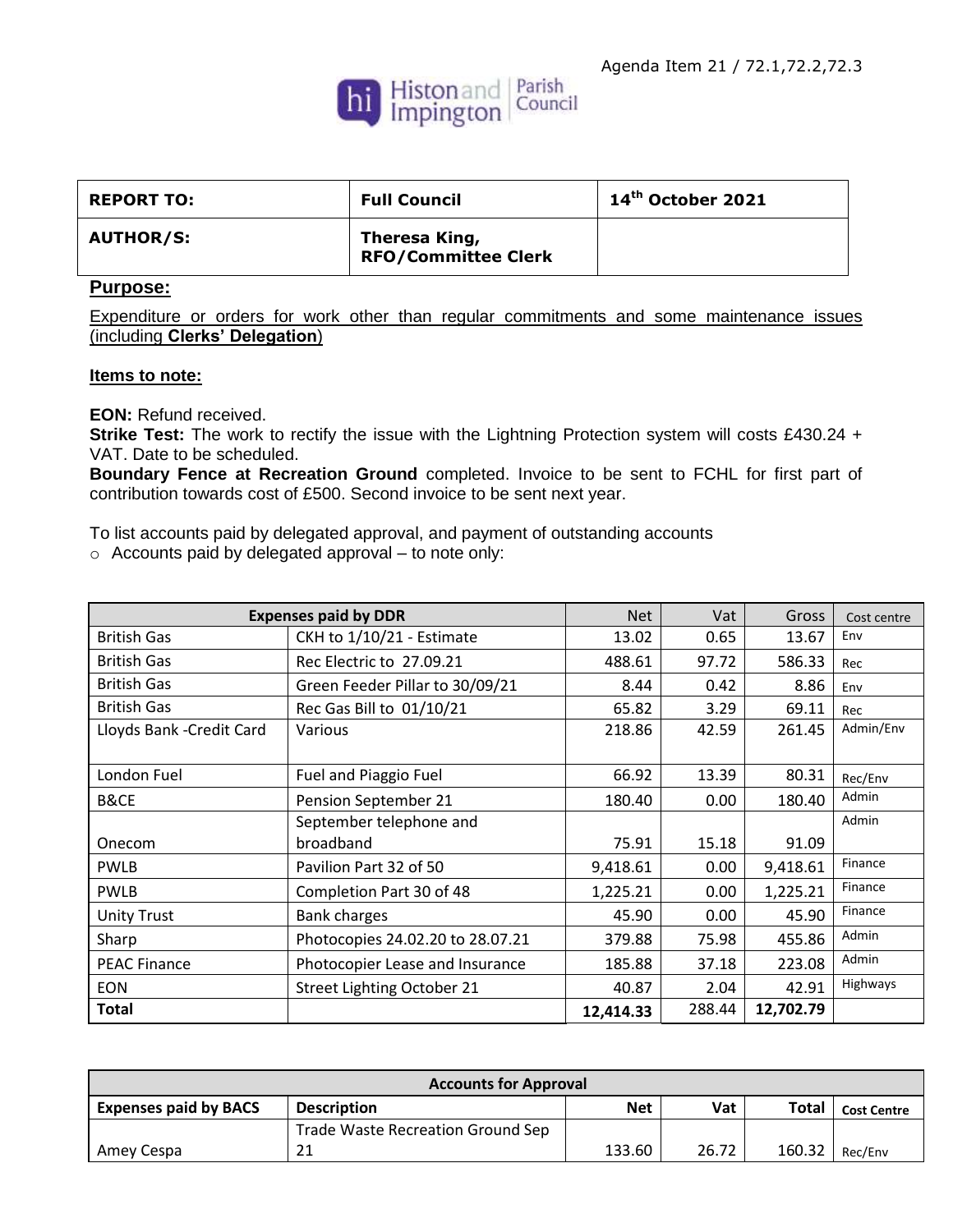Agenda Item 21 / 72.1,72.2,72.3

| Amey Cespa                      | Trade Waste Burial Ground Sep 21                                                 | 66.80     | 13.36    | 80.16     | Env         |
|---------------------------------|----------------------------------------------------------------------------------|-----------|----------|-----------|-------------|
|                                 | <b>Trade Waste Recreation Ground July</b>                                        |           |          |           |             |
| Amey Cespa                      | 21                                                                               | 150.30    | 30.06    | 180.36    | Rec/Env     |
| Amey Cespa                      | Trade Waster Burial Ground July 21                                               | 66.80     | 13.36    | 80.16     | Env         |
| <b>Avocet Cleaning Services</b> | September less credit note                                                       | 620.15    | 124.03   | 744.18    | Admin       |
| <b>Binder Loams</b>             | Soil for cricket wickets                                                         | 820.80    | 164.16   | 984.96    | Recreation  |
| <b>Buchans</b>                  | September Grass cutting                                                          | 2,186.85  | 437.37   | 2,624.22  | Env/S106    |
| DA Pest Control                 | Wasp nest control                                                                | 100.00    | 0.00     | 100.00    | Rec         |
| <b>HBC</b>                      | Abbeyfields Project evening                                                      | 125.00    | 0.00     | 125.00    | S106        |
| <b>Huws Gray Ridgeons</b>       | Cable ties and line markers                                                      | 85.62     | 17.12    | 102.74    | Rec         |
| <b>Iliffe Print</b>             | September Newsletter                                                             | 589.80    | 0.00     | 589.80    | Admin       |
| Mr Groundsman                   | <b>Scarifying of Tennis Courts</b>                                               | 150.00    | 30.00    | 180.00    | Rec         |
| Geoxsphere                      | Parish Online Subscription renewal                                               | 90.00     | 18.00    | 108.00    | Admin       |
| PEM                             | VAT advice for new accounts system                                               | 180.00    | 36.00    | 216.00    | Finance     |
| PPL/PRS                         | Licence payment                                                                  | 170.85    | 34.17    | 205.02    | Recreation  |
| Pro-Serv                        | Removal of electrics at CKH after                                                | 828.15    | 165.63   | 993.78    | Env         |
|                                 | sewer burst                                                                      |           |          |           |             |
| S J Pollard                     | Rec Boundary fence - remainder                                                   | 3,000.00  | 600.00   | 3,600.00  | Capital Bid |
| SJ Pollard                      | Extra posts for boundary fence for                                               | 2,620.00  | 524.00   | 3,144.00  | Capital Bid |
|                                 | security                                                                         |           |          |           |             |
| SJ Pollard                      | Additional posts for Bowls Club fence                                            | 698.00    | 139.60   | 837.60    | Capital Bid |
|                                 | to reinforce                                                                     |           |          |           |             |
| Village Garden                  | Repairs to boundary fence at                                                     | 270.00    | 0.00     | 270.00    | Env         |
| Landscapes                      | <b>Borough Field</b>                                                             |           |          |           |             |
| Moira Neal                      | Expenses for signs for Abbeyfields                                               | 67.37     | 0.00     | 67.37     | Abbeyfield  |
| Antony Jenking                  | Abbeyfields Lease payment                                                        | 1,048.00  |          | 1,048.00  | Abbeyfield  |
|                                 | November                                                                         |           |          |           |             |
| Pitchcare                       | Aquazorb liquid                                                                  | 131.75    | 26.35    | 158.10    | Recreation  |
| CAPALC                          | Code of Conduct training YM and                                                  | 80.00     | 0.00     | 80.00     | Admin       |
|                                 | COB                                                                              |           |          |           |             |
| Lloyds & Company                | Gang hire unit service                                                           | 210.23    | 42.05    | 252.28    | Rec         |
| <b>Connections Bus project</b>  | Autumn 2021 funding                                                              | 7,894.00  | 0.00     | 7,894.00  | Youth       |
| <b>HI Friends</b>               | Second part of funding for Mental                                                | 5,375.00  |          | 5,375.00  | Donation    |
|                                 | Wellbeing and Older Person.                                                      |           |          |           |             |
| Age UK Cambs and                | Warden scheme funding 1/4/21 to                                                  | 8,000.00  |          | 8,000.00  | Warden      |
| Peterborough                    | 31/3/22                                                                          |           |          |           |             |
|                                 |                                                                                  |           |          |           |             |
| M3 Administration               | Wages, NI and pension                                                            | 12,949.44 | 0.00     | 12,949.44 | Admin       |
|                                 | Figure above includes Rec Groundsman &<br>Ranger expenses of 50.26, working from |           |          |           |             |
|                                 | home allowance of 26.00, & refund of                                             |           |          |           |             |
|                                 | expenses of £8.00 Also B&C Pension which is                                      |           |          |           |             |
|                                 | paid by DDR of 180.40 and AOE of 141.02                                          |           |          |           |             |
|                                 |                                                                                  |           |          |           |             |
| <b>Total</b>                    |                                                                                  | 48,708.51 | 2,441.98 | 51,150.49 |             |